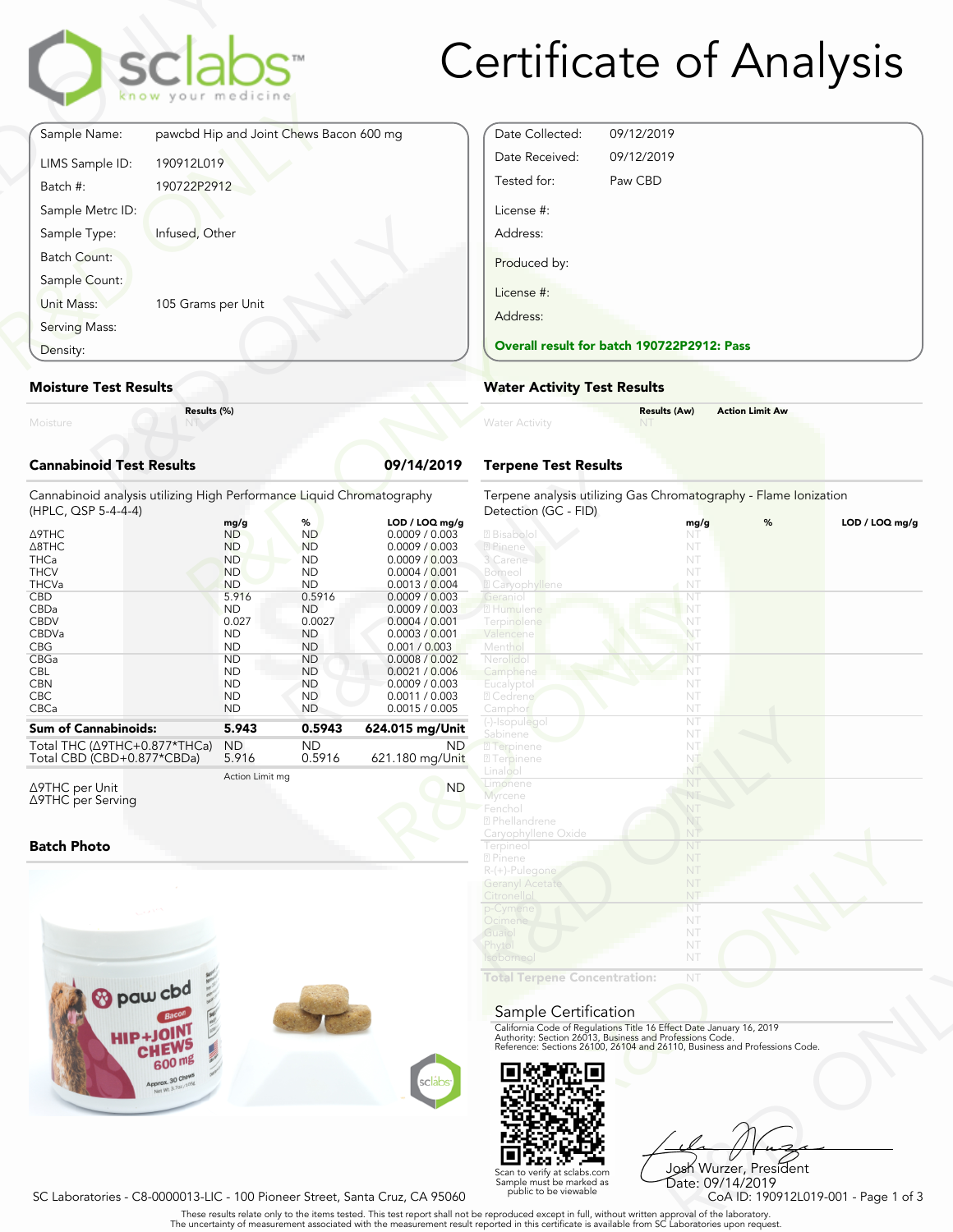

# Certificate of Analysis

Date Collected: 09/12/2019 Date Received: 09/12/2019 Tested for: Paw CBD

**Overall result for batch 190722P2912: Pass**

License #: Address:

Produced by:

License #: Address:

| Sample Name:<br>pawcbd Hip and Joint Chews Bacon 600 mg<br>190912L019<br>LIMS Sample ID:<br>190722P2912<br>Batch #:<br>Sample Metrc ID:<br>Sample Type:<br>Infused, Other<br><b>Batch Count:</b> |  |
|--------------------------------------------------------------------------------------------------------------------------------------------------------------------------------------------------|--|
|                                                                                                                                                                                                  |  |
|                                                                                                                                                                                                  |  |
|                                                                                                                                                                                                  |  |
|                                                                                                                                                                                                  |  |
|                                                                                                                                                                                                  |  |
|                                                                                                                                                                                                  |  |
| Sample Count:                                                                                                                                                                                    |  |
| Unit Mass:<br>105 Grams per Unit                                                                                                                                                                 |  |
| Serving Mass:                                                                                                                                                                                    |  |
| Density:                                                                                                                                                                                         |  |

# **Pesticide Test Results**

| Density:                          |                                                                    | <b>Overall result for batc</b> |
|-----------------------------------|--------------------------------------------------------------------|--------------------------------|
| <b>Pesticide Test Results</b>     |                                                                    | <b>Pesticide Test Results</b>  |
|                                   | Pesticide, Fungicide and plant growth regulator analysis utilizing | Pesticide, Fungicide and       |
|                                   | HPLC-Mass Spectrometry and GC-Mass Spectrometry                    | <b>HPLC-Mass Spectrometry</b>  |
|                                   | $LOD / LOQ \mu g/g$<br>Action Limit µg/g<br>Results $(\mu g/g)$    |                                |
| Abamectin                         | NT                                                                 | Aldicarb                       |
| Acephate                          | NT                                                                 | Carbofuran                     |
| Acequinocyl                       | NT                                                                 | Chlordane                      |
| Acetamiprid                       | NT                                                                 | Chlorfenapyr                   |
| Azoxystrobin                      | NT                                                                 | Chlorpyrifos                   |
| <b>Bifenazate</b>                 | NT                                                                 | Coumaphos                      |
| <b>Bifenthrin</b>                 | NT                                                                 | Daminozide                     |
| <b>Boscalid</b>                   | NT                                                                 | <b>DDVP</b> (Dichlorvos)       |
| Captan                            | NT                                                                 | <b>Dimethoate</b>              |
| Carbaryl                          | NT                                                                 | Ethoprop(hos)                  |
| Chlorantraniliprole               | NT                                                                 | Etofenprox                     |
| Clofentezine                      | NT                                                                 | Fenoxycarb                     |
| Cyfluthrin                        | NT.                                                                | Fipronil                       |
| Cypermethrin                      | NT                                                                 | Imaza i                        |
| Diazinon                          | NT                                                                 | Methiocarb                     |
| Dimethomorph                      | NT                                                                 | Methyl parathion               |
| Etoxazole                         | NT                                                                 | Mevinphos                      |
| Fenhexamid                        | NT                                                                 | Paclobutrazo                   |
| Fenpyroximate                     | NT                                                                 | Propoxur                       |
| Flonicamid                        | NT                                                                 | Spiroxamine                    |
| Fludioxonil                       | NT                                                                 | Thiacloprid                    |
| Hexythiazox                       | NT                                                                 |                                |
| Imidacloprid                      | NT                                                                 |                                |
| Kresoxim-methyl                   | NT                                                                 | <b>Heavy Metal Test Res</b>    |
| Malathion                         | NT                                                                 |                                |
| Metalaxyl                         | NT                                                                 | Heavy metal analysis utiliz    |
| Methomyl                          | NT                                                                 |                                |
| Myclobutanil                      | NT                                                                 | Spectrometry (ICP-MS)          |
| Naled                             | NT                                                                 |                                |
| Oxamyl<br>Pentachloronitrobenzene | NT<br>NT                                                           | Cadmium<br>Lead                |
| Permethrin                        | NT                                                                 | Arsenic                        |
|                                   | NT                                                                 |                                |
| Phosmet                           | NT                                                                 | Mercury                        |
| Piperonylbutoxide                 | NT                                                                 |                                |
| Prallethrin                       | NT                                                                 |                                |
| Propiconazole                     | NT                                                                 |                                |
| Pyrethrins                        | NT                                                                 |                                |
| Pyridaben                         | NT                                                                 |                                |
| Spinetoram                        | NT                                                                 |                                |
| Spinosad                          | NT                                                                 |                                |
| Spiromesifen                      | NT                                                                 |                                |
| Spirotetramat                     | NT                                                                 |                                |
| Tebuconazole<br>Thiamethoxam      | NT                                                                 |                                |
|                                   |                                                                    |                                |
| Trifloxystrobin                   | NT                                                                 |                                |

# **Mycotoxin Test Results**

Mycotoxin analysis utilizing HPLC-Mass Spectrometry **Results (μg/kg) Action Limit μg/kg LOD / LOQ μg/kg** NT



Frect Date January 16, 2019<br>
Trofessions Code.<br>
110, Business and Professions Code.<br>
110, Business and Professions Code.<br>
108 Wurzer, President<br>
Date: 09/14/2019<br>
CoA ID: 190912L019-001 - Page 2 of 3<br>
pproval of the labora Josh Wurzer, President Date: 09/14/2019

# SC Laboratories - C8-0000013-LIC - 100 Pioneer Street, Santa Cruz, CA 95060

. These results relate only to the items tested. This test report shall not be reproduced except in full, without written approval of the laboratory.<br>The uncertainty of measurement associated with the measurement result re

Scan to verify at sclabs.com Sample must be marked as public to be viewable

Pesticide, Fungicide and plant growth regulator analysis utilizing **HPLC-Mass Spectrometry and GC-Mass Spectrometry<br>Aldicarb <b>Community States (μg/g) Action Limit μg/g LOD / LOQ μg/g**<br>Aldicarb

| Aiuitai M                       | LA L                                                           |                     |
|---------------------------------|----------------------------------------------------------------|---------------------|
| Carbofuran                      | NT                                                             |                     |
| Chlordane                       | NT                                                             |                     |
| Chlorfenapyr                    | NT                                                             |                     |
| Chlorpyrifos                    | NT                                                             |                     |
| Coumaphos                       | NT                                                             |                     |
| Daminozide                      | NT                                                             |                     |
| <b>DDVP</b> (Dichlorvos)        | NT                                                             |                     |
| <b>Dimethoate</b>               | NT                                                             |                     |
| Ethoprop(hos)                   | NT                                                             |                     |
| Etofenprox                      | $\overline{\text{NT}}$                                         |                     |
| Fenoxycarb                      | NT                                                             |                     |
| Fipronil                        | NT                                                             |                     |
| Imazalil                        | NT                                                             |                     |
| Methiocarb                      | NT                                                             |                     |
| Methyl parathion                | NT                                                             |                     |
| Mevinphos                       | NŤ                                                             |                     |
| Paclobutrazol                   | NT                                                             |                     |
| Propoxur                        | NT                                                             |                     |
| Spiroxamine                     | NT                                                             |                     |
|                                 | NT                                                             |                     |
| Thiacloprid                     |                                                                |                     |
|                                 |                                                                |                     |
|                                 |                                                                |                     |
| <b>Heavy Metal Test Results</b> |                                                                |                     |
|                                 |                                                                |                     |
|                                 | Heavy metal analysis utilizing Inductively Coupled Plasma Mass |                     |
|                                 |                                                                |                     |
| Spectrometry (ICP-MS)           |                                                                |                     |
|                                 | Results (µg/g)<br>Action Limit µg/g                            | $LOD / LOQ \mu g/g$ |
| Cadmium                         |                                                                |                     |
| Lead                            | NT                                                             |                     |
| Arsenic                         | NT                                                             |                     |
| Mercury                         | NT                                                             |                     |

# **Heavy Metal Test Results**

| Spectrometry (ICP-MS)      | Heavy metal analysis utilizing Inductively Coupled Plasma Mass                                                                                                                                                 |                     |
|----------------------------|----------------------------------------------------------------------------------------------------------------------------------------------------------------------------------------------------------------|---------------------|
|                            | Results (µg/g)<br>Action Limit µg/g                                                                                                                                                                            | $LOD / LOQ \mu g/g$ |
| Cadmium<br>Lead<br>Arsenic | NT                                                                                                                                                                                                             |                     |
| Mercury                    |                                                                                                                                                                                                                |                     |
|                            |                                                                                                                                                                                                                |                     |
| Sample Certification       |                                                                                                                                                                                                                |                     |
|                            | California Code of Regulations Title 16 Effect Date January 16, 2019<br>Authority: Section 26013, Business and Professions Code.<br>Reference: Sections 26100, 26104 and 26110, Business and Professions Code. |                     |
|                            |                                                                                                                                                                                                                |                     |